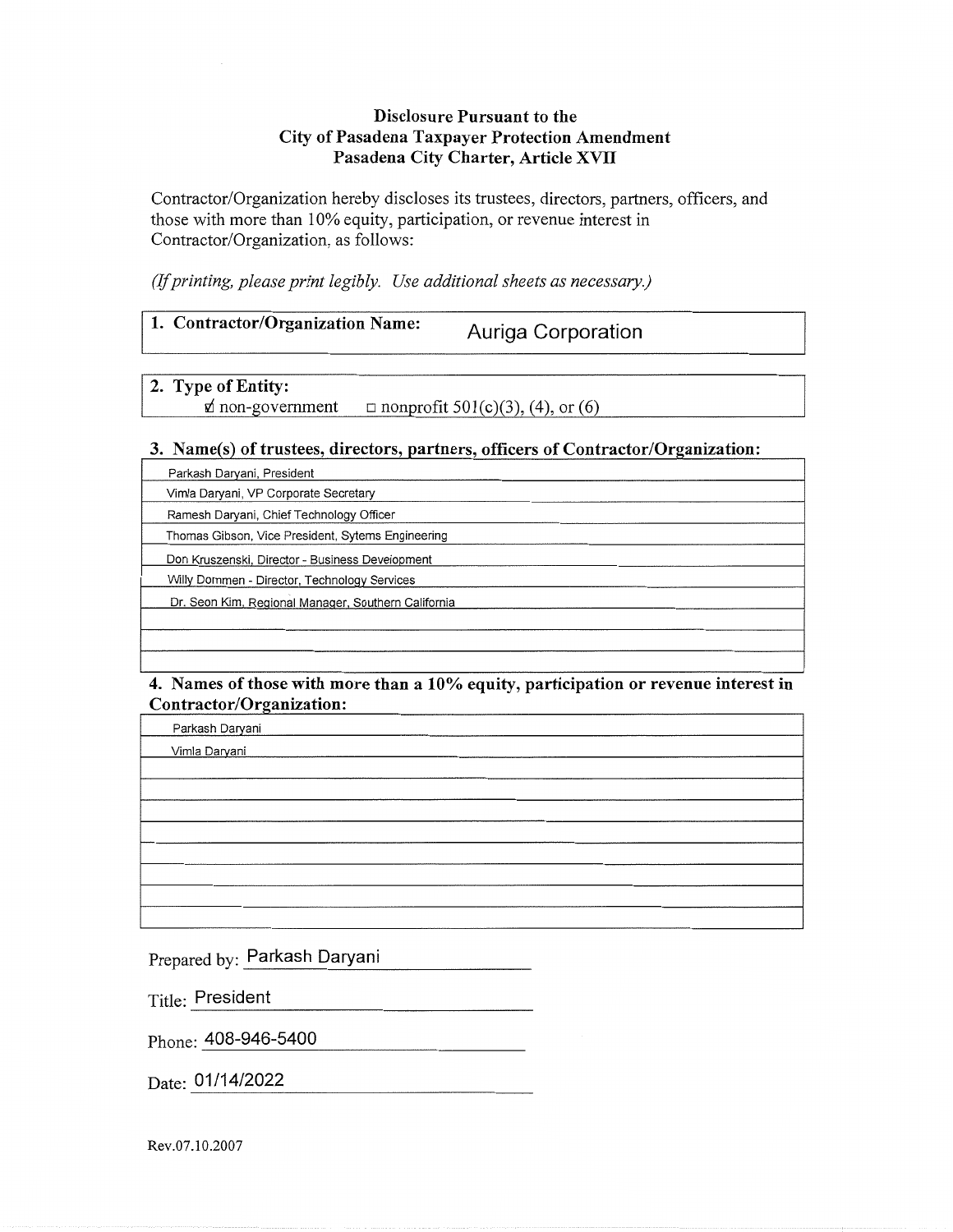

### **DISCLOSURE - TAX PAYER PROTECTION ACT**

#### **Disclosure Pursuant to the City of Pasadena Taxpayer Protection Amendment** Pasadena City Charter, Article XVII

Contractor/Organization hereby discloses its trustees, directors, partners, officers, and those with more than 10% equity, participation, or revenue interest in Contractor/Organization, as follows:

(If printing, please print legibly. Use additional sheets as necessary.)

|  |  | Contractor/Organization Name: Kewo Engineering Corporation |
|--|--|------------------------------------------------------------|
|--|--|------------------------------------------------------------|

| z. | <b>Type of Entity:</b>                                        |  |
|----|---------------------------------------------------------------|--|
|    | $\chi$ non-government $\Box$ nonprofit 501(c)(3), (4), or (6) |  |
|    |                                                               |  |

#### Name(s) of trustees, directors, partners, officers of Contractor/Organization: 3. Brian B. Kewo

 $\overline{4}$ . Names of those with more than 10% equity, participation or revenue interest in Contractor/Organization:

| Brian B. Kewo |  |  |
|---------------|--|--|
|               |  |  |
|               |  |  |
|               |  |  |
|               |  |  |
|               |  |  |
|               |  |  |

Prepared by: Brian B. Kewo Um.

Title: President

Phone: (646) 450-5396

Date: 05/23/2021



Request for Proposals - LD-21-03 General Engineering Services Release Date: Thursday, April 8, 2021 Page 51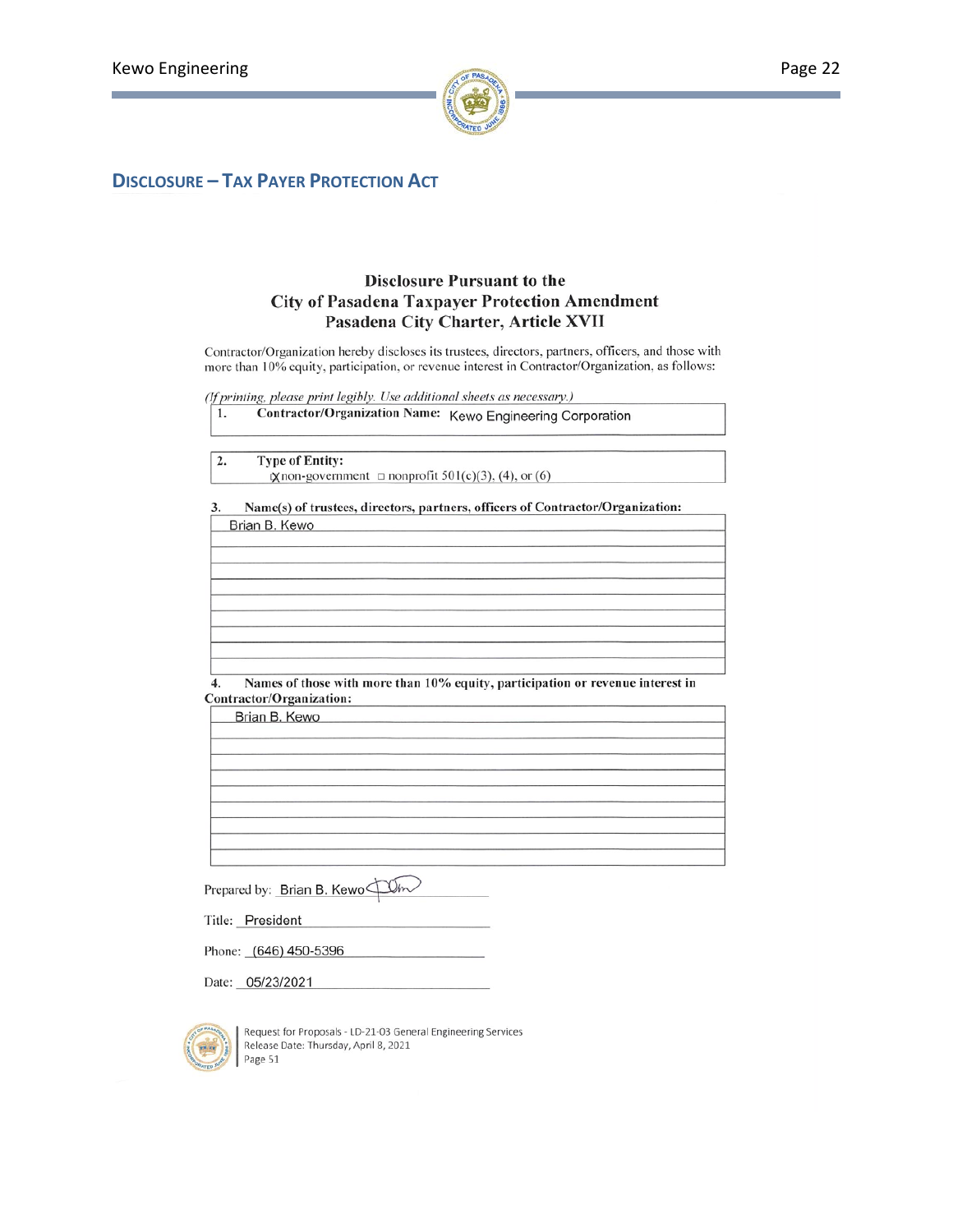#### **Disclosure Pursuant to the City of Pasadena Taxpayer Protection Amendment Pasadena City Charter, Article XVII**

Contractor/Organization hereby discloses its trustees, directors, partners, officers, and those with more than 10% equity, participation, or revenue interest in Contractor/Organization, as follows:

*(If printing, please print legibly. Use additional sheets as necessary.)* 

#### **1. Contractor/Organization Name:**  Mesa Associates, Inc.

#### **2. Type of Entity:**

 $\phi$  non-government  $\Box$  nonprofit 501(c)(3), (4), or (6)

#### **3. Name(s) of trustees, directors, partners, officers of Contractor/Organization:**

| R.C. Savant                 |
|-----------------------------|
| <b>Timothy Cutshaw</b>      |
| <b>Timothy Ramsey</b>       |
| Reggie Headrick             |
| <b>Gary Guyette</b>         |
| <b>Brett Varner</b>         |
| <b>Gary Cousins</b>         |
| <b>Clifford Keith Hurst</b> |
| Jason Collett               |
|                             |

#### **4. Names of those with more than a 10% equity, participation or revenue interest in Contractor/Organization:**

R.C. Savant

Sagar Savant

Megha Savant Panda

Prepared by: Brandon Curtis

 $\mathrm{Title:}\,$  In-House Counsel

Phone: 256-258-2100

Date: 10/18/2021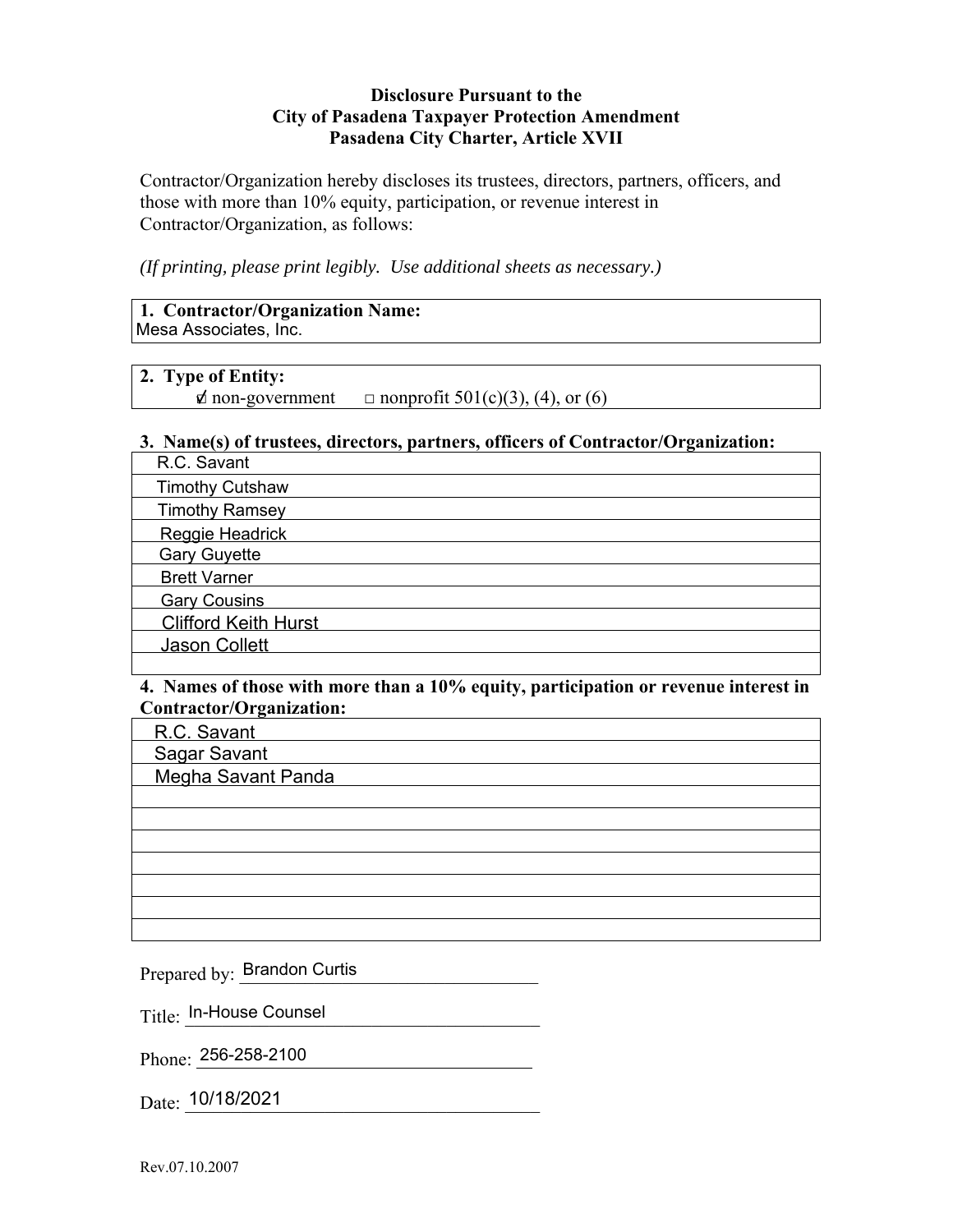## **Disclosure Pursuant to the City of Pasadena Taxpayer Protection Amendment Pasadena City Charter, Article XVII**

Contractor/Organization hereby discloses its trustees, directors, partners, officers, and those with more than 10% equity, participation, or revenue interest in Contractor/Organization, as follows:

*(If printing, please print legibly. Use additional sheets as necessary.)*

| ., | <b>Contractor/Organization Name:</b> |                                  |
|----|--------------------------------------|----------------------------------|
|    |                                      | Stantec Consulting Services Inc. |

#### **2. Type of Entity:**

 $\blacksquare$  non-government  $\Box$  nonprofit 501(c)(3), (4), or (6)

#### **3. Name(s) of trustees, directors, partners, officers of Contractor/Organization:**

See the following pages.

 **4. Names of those with more than 10% equity, participation or revenue interest in Contractor/Organization:**

None

Prepared by:  $\overline{\phantom{a}}$  Tom Ettinger

Title: The Project Manager II

Phone: (626) 696-2274

Date: 5/24/2021



Request for Proposals - LD-21-03 General Engineering Services Release Date: Thursday, April 8, 2021 Page 51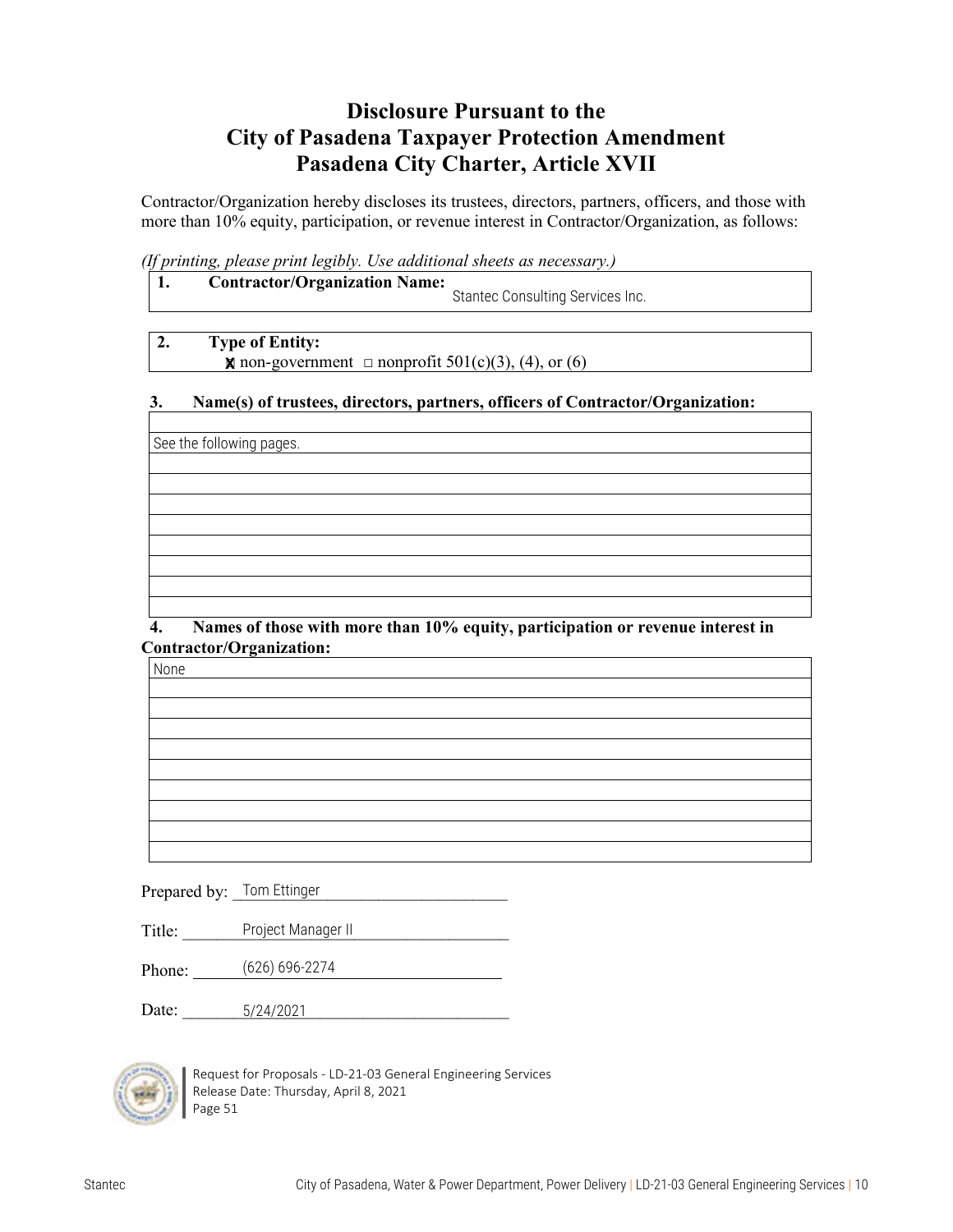# **STANTEC CONSULTING SERVICES INC.**

#### **DIRECTORS:**

Stuart E. Lerner Jeffrey P. Stone

#### **OFFICERS:**

President Gordon A. Johnston Chief Operating Officer – North America & Executive Vice President Stuart E. Lerner Chief Operating Officer – Global & Executive Vice President Catherine Schefer Chief Business Officer & Executive Vice President Valentino DiManno Chief Human Resources Officer & Executive Vice President **Asifa Samji** Chief Innovation Officer & Executive Vice President Marshall W. Davert Jr. Chief Practice and Project Officer & Executive Vice President **Steve Fleck** Steve Fleck Executive Vice President **Leonard Castro** Executive Vice President Mario Finis Executive Vice President Michael A. Kennedy Executive Vice President **Biorn Morisbak** Executive Vice President **Robert Seager** Robert Seager Executive Vice President **Container Student** John Take Executive Vice President Susan Walter Executive Vice President **Russ Wlad** Senior Vice President & CEO - Engineering Brian Larson Senior Vice President & CIO Chris McDonald Senior Vice President **Paul J.D. Alpern** Paul J.D. Alpern Senior Vice President **Richard Andrachek** Senior Vice President **Donal J. Bassett** Senior Vice President **David R. Bernier** Senior Vice President Clayton A. Bock Senior Vice President **Patrick G. Corser** Patrick G. Corser Senior Vice President **Paul J. DeKeyser** Paul J. DeKeyser Senior Vice President and The Senior Vice President and The Joseph Geller Senior Vice President Anton Germishuizen Senior Vice President **Harris J. (Josh) Gould** Senior Vice President and Tames Grasty Senior Vice President and The John J. Hanula Senior Vice President National Contract Contract David Haywood Senior Vice President **David Irvine**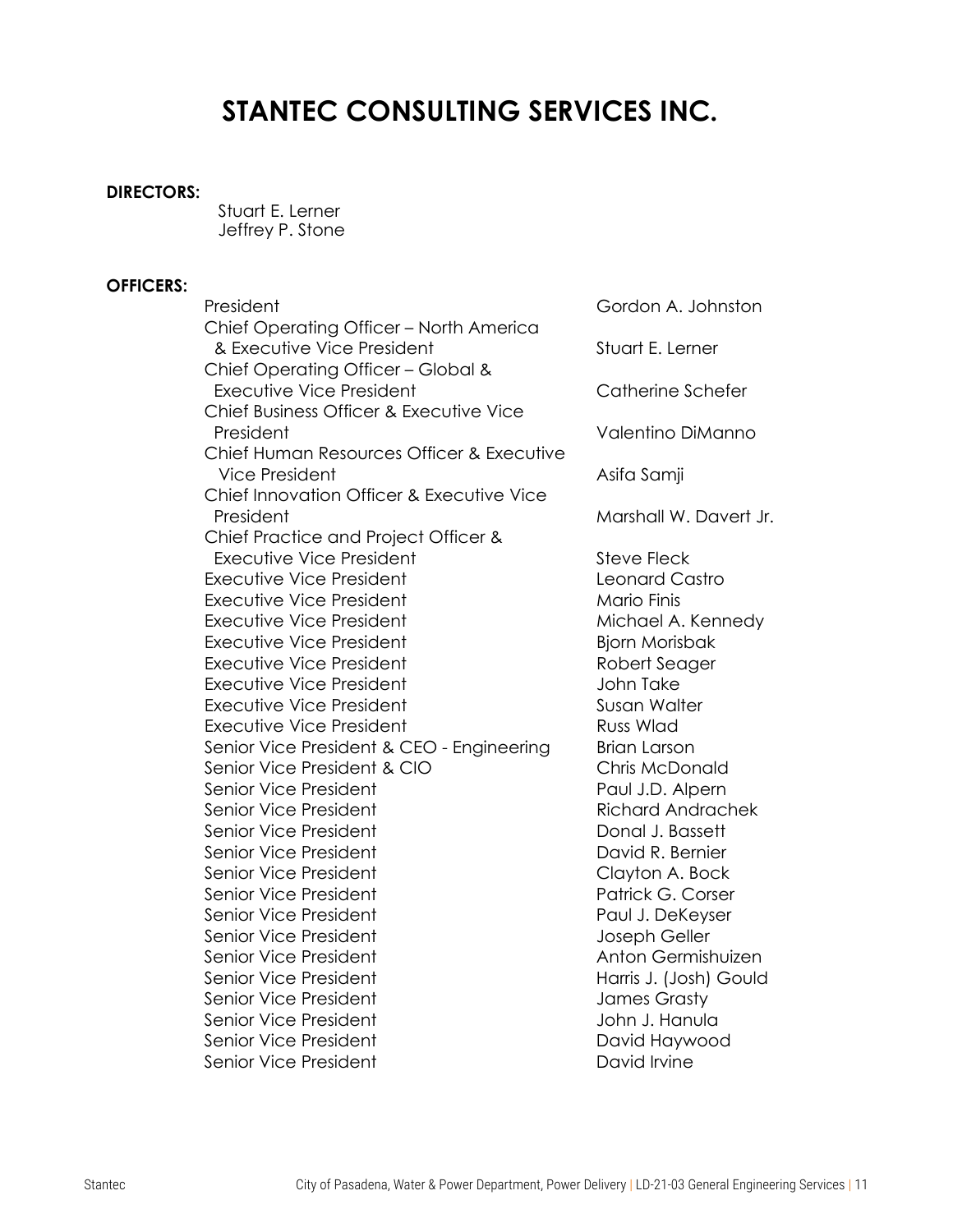Senior Vice President and The Senior Vice President And The Jon Lessard Senior Vice President **Senior Vice President** John S. Montgomery Senior Vice President **Robert Mullins** Senior Vice President Michael Newbery Senior Vice President **Brian President** Brian P. Norris Senior Vice President **Senior Access 1986** Dean Palumbo Senior Vice President **Philip R. Perciavalle** Senior Vice President Marilynn F. Robinson Senior Vice President Chander K. Sehgal Senior Vice President **Robert A. Simm** Senior Vice President **David Smith** Senior Vice President **Donald J. Spiegel** Senior Vice President Senior Scott Storlid Senior Vice President Glenn S. Tarbox Senior Vice President Matthew D. Travers Senior Vice President Jonathan R. Treen Senior Vice President Arthur Umble Senior Vice President Mike Watson Senior Vice President Christopher Williams Senior Vice President Andrew C. Wilson Vice President **Frank Aceto** Vice President and Becky Hachenburg Vice President Michael Reagan Vice President **Alfonso Rodriguez** Vice President and Telecomputer Stone Jeffrey P. Stone Senior Principal Senior Scott Buttari Senior Principal Andrew W. Burnett\* Principal **Principal Robert R. Cunningham** Principal Steve Shadix Senior Associate **Linda Brown** Senior Associate and Schneider Jason Schneider Senior Associate **Kelly VanElders** Associate & CEO – Surveying The Means Right of Way Officer **Geraldine V. Webb** Corporate Counsel **David Archer** Corporate Counsel **Eli** Bilek Corporate Counsel **Communist Constant Constant Constant Constant Constant Constant Constant Constant Constant** Corporate Counsel William A. Butler Corporate Counsel **Thomas** Curran Corporate Counsel William J. Edwards Corporate Counsel **Cate Hite** Cate Hite Corporate Counsel **Conservation Conservation** Katharine LaFrance Corporate Counsel Corporate Counsel Christy J. Leonard Corporate Counsel **Amy Oygen** 

Senior Vice President James (Jim) R. Obermeyer Senior Vice President Joseph Russell (Russell) Snow